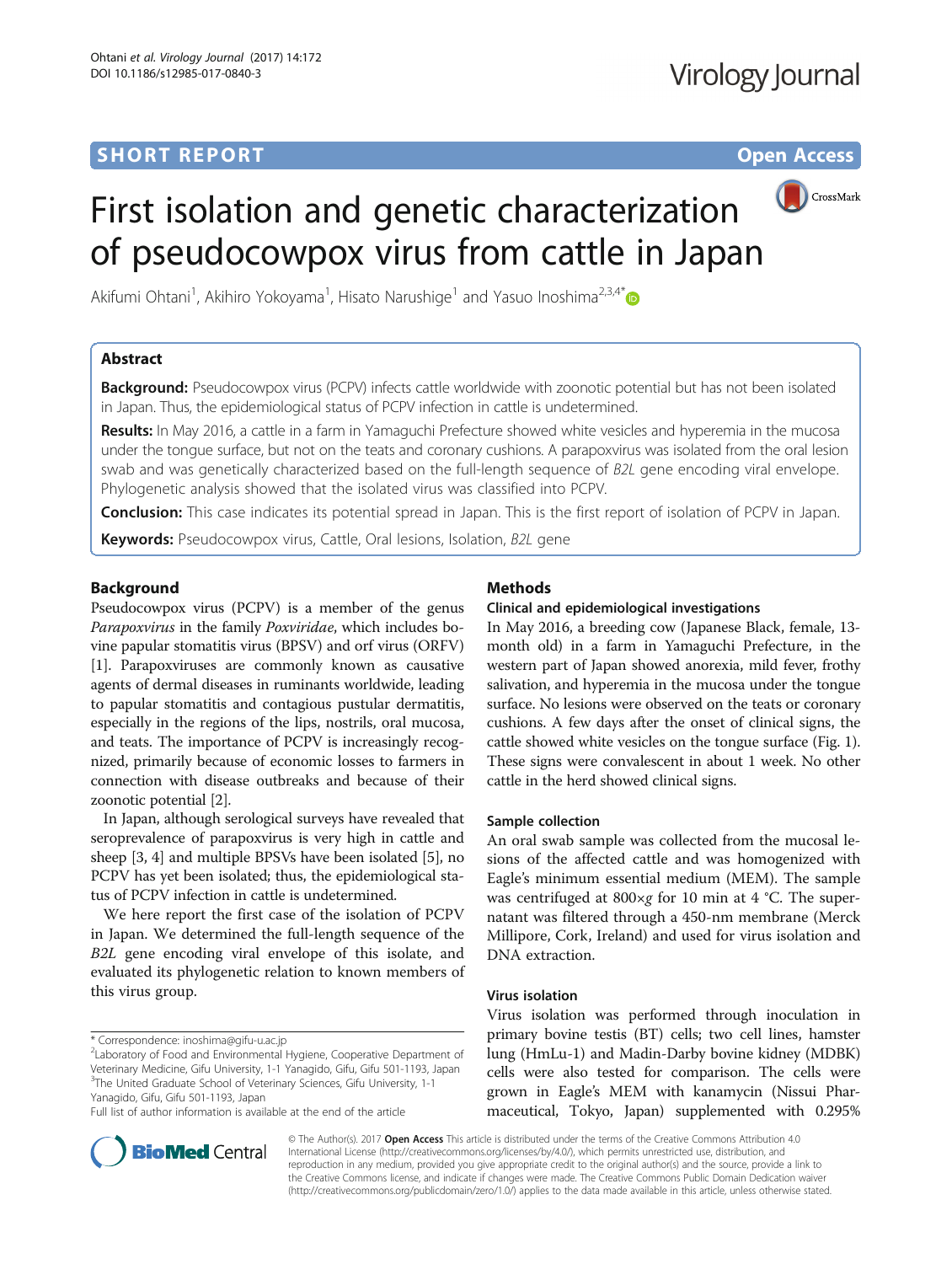<span id="page-1-0"></span>

tryptose phosphate broth (TPB), 0.015% sodium bicarbonate, 0.03% L-glutamine, and 5–10% fetal bovine serum at 37 °C. The cells were cultured in rolling tubes and 24-well plates, washed with maintenance medium (MEM containing 0.295% TPB, 0.015% sodium bicarbonate, 0.03% L-glutamine, and 0.1% bovine serum albumin), and inoculated with 0.1 ml of the processed samples. After adsorption for 60 min at 37 °C, the inocula were replaced with 0.5 ml of maintenance medium. The rolling tube-cultured and 24 well plates-cultured cells were incubated by rotary cultures and stationary cultures, respectively, and observed daily for cytopathic effects (CPE) for at least 7 days. Cultures without CPE were passaged twice in a blinded manner.

## Genetic analysis

DNA was extracted both from the oral swab sample and from the BT cells showing a CPE using magLEAD 12gC (Precision System Science, Chiba, Japan). Polymerase chain reaction (PCR) amplifications were carried out with TaKaRa Ex Taq Hot Start Version (TaKaRa Bio, Shiga, Japan) using a SimpliAmp Thermal Cycler (Thermo Fisher Scientific, Kanagawa, Japan) for detection of the full-length (1137 bp) and partial-length (554 bp) B2L gene encoding envelope of parapoxvirus with the primer sets OVB2LF1/OVB2LR1 [\[6\]](#page-4-0) and PPV1/PPV4 [\[5](#page-4-0)], respectively. PCR products were purified using NucleoSpin Gel and PCR Clean-up (Macherey-Nagel, Düren, Germany), and the nucleotide sequence was determined by direct sequencing using a BigDye Terminator Cycle Sequencing Kit v3.1 (Applied Biosystems, Austin, TX, U.S.A.). Sequence data were aligned using the ClustalW method [[7\]](#page-4-0). Phylogenetic analysis was performed using MEGA 6 software [[8](#page-4-0)]. Phylogenetic trees were constructed using maximumlikelihood methods, and the reliability of the branches was evaluated by bootstrapping with 1000 replicates. Nucleotide and deduced amino acid sequences were compared with those of available corresponding parapoxviruses (Table [1](#page-2-0)). Bovine viral diarrhea virus [[9\]](#page-4-0), epizootic hemorrhagic disease virus [[10\]](#page-4-0), bluetongue virus [[10](#page-4-0)], ovine herpesvirus 2 [[11](#page-4-0)], and bovine herpesvirus 1 [[12](#page-4-0)], were not detected by PCR using specific primers for detection of each viruses (data not shown).

## Results

At the third passage, a distinct CPE was observed from 2 to 3 days after inoculation in the rolling tube-cultured BT cells, characterized by a rounded morphology and cell detachment (Fig. [2](#page-2-0)). We designated the isolate as strain YG2828. However, at the third passage, no CPE appeared in the other cell lines or in stationary cultures. For histological observations, confluent monolayers of BT cells in the chamber slide system were inoculated with the isolate. Twenty-four hours after inoculation, the BT cells were fixed with acetone and stained with hematoxylin-eosin, which revealed pyknosis, and eosinophilic and basophilic cytoplasmic inclusion bodies (data not shown).

Fragments of expected size were amplified by PCR using both primer sets. Neither deletions nor insertions in the nucleotide sequence of the YG2828 strain were found (Additional file [1](#page-3-0): Figure S1). Based on the nucleotide/amino acid identities and phylogenetic analysis of the full-length B2L gene, the YG2828 strain was classified as PCPV (Fig. [3](#page-3-0)). The nucleotide identities against published parapoxviruses ranged from 85.8 to 98.6% (Table [1](#page-2-0)), and showed the highest identity (98.6%) to three PCPV strains: F05.990C and F10.3081C isolated from cattle in 2005 and 2010 in Finland, respectively, and VR634 isolated from a human in the USA in 1963 with "milker's nodules" on the hands. The deduced amino acid identities ranged from 84.4 to 99.2%, and showed the highest identity (99.2%) to the VR634 strain (Table [1\)](#page-2-0), even though these strains were isolated independently, chronologically, and geographically.

## **Discussion**

As noted above, seroprevalence of parapoxvirus is very high in cattle in Japan and multiple BPSVs have been isolated [[5](#page-4-0)], but no PCPV has yet been isolated. In this study, a PCPV was firstly isolated in Japan by rotary cultures, but not stationary cultures. Similarly, Mavromousta-kis et al. [[13](#page-4-0)] reported that significantly ( $P < 0.01$ ) less herpes simplex virus was produced in stationary than in rotary cultures. Although the procedures of rotary cultures are more burdensome than those of static cultures, we suggest that rolling of inoculated cultures should be conventionally applied in clinical virology laboratories to aid in the isolation of PCPV. In the affected cattle in this study, there was no evidence of infection on the teats and udder, which are the more common lesion sites of pseudocowpox infection. The classification of parapoxviruses was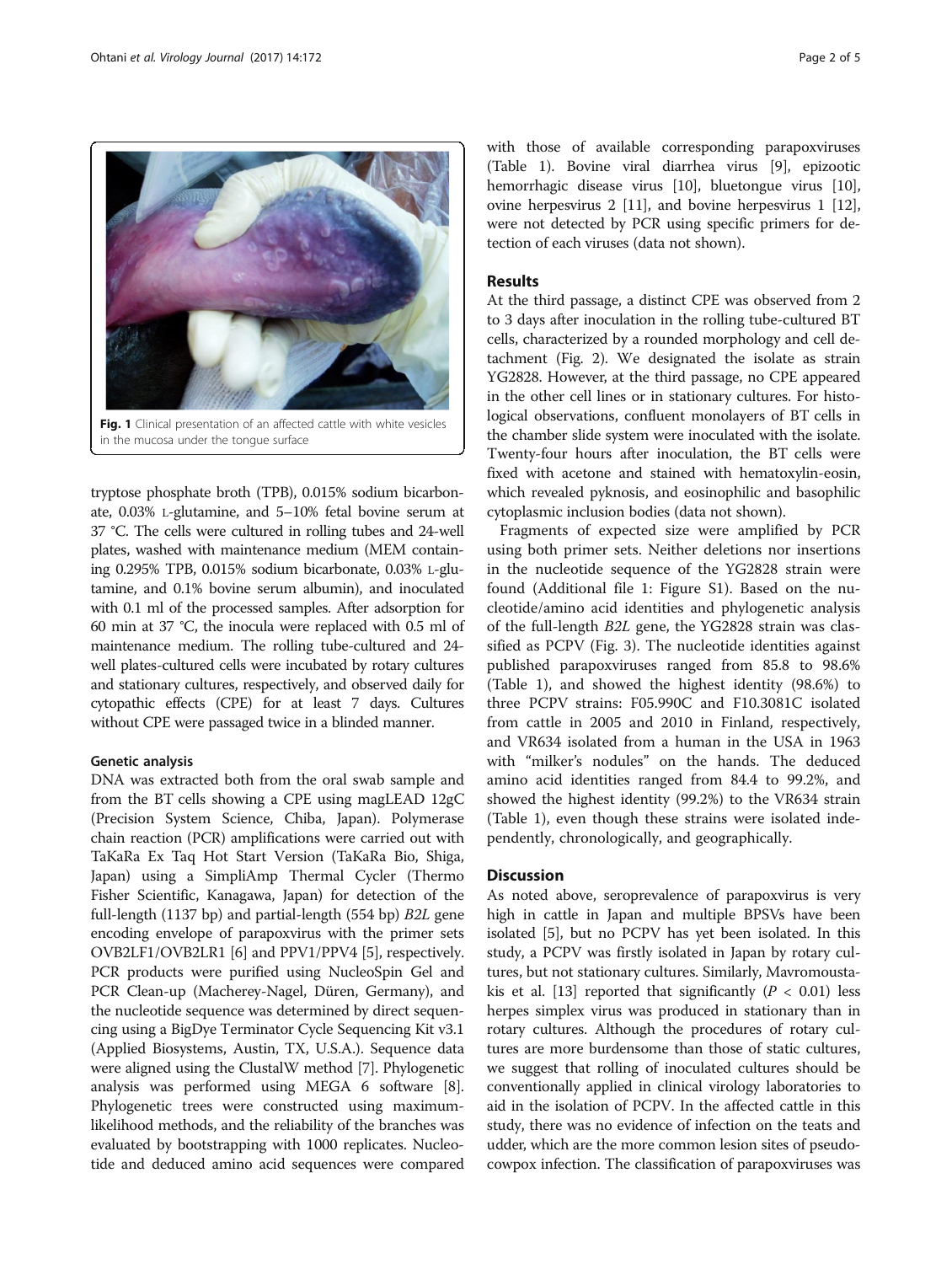<span id="page-2-0"></span>**Table 1** Nucleotide and deduced amino acid sequence identities (%) of the full-length B2L gene

| Virus <sup>a</sup> | Strain          | Host     | Nucleotide               | Amino acid        | Accession number |
|--------------------|-----------------|----------|--------------------------|-------------------|------------------|
| <b>PCPV</b>        | <b>YG2828</b>   | Cattle   | $\overline{\phantom{0}}$ | $\qquad \qquad -$ | LC230119         |
|                    | <b>VR634</b>    | Cattle   | 98.6                     | 99.2              | GQ329670         |
|                    | TQ              | Cattle   | 98.2                     | 98.7              | AY424972         |
|                    | F07.798R        | Reindeer | 98.4                     | 98.9              | JF773692         |
|                    | F07.801R        | Reindeer | 98.4                     | 98.9              | JF773693         |
|                    | F05.990C        | Cattle   | 98.6                     | 98.7              | JF773694         |
|                    | F10.3081C       | Cattle   | 98.6                     | 98.7              | JF773695         |
|                    | F00.120R        | Reindeer | 98.4                     | 98.9              | GQ329669         |
|                    | Arero/05/2013   | Camel    | 97.2                     | 97.6              | KU645549         |
|                    | Arero/04/2013   | Camel    | 97.0                     | 97.1              | KU645548         |
|                    | Arero/02/2014   | Camel    | 97.2                     | 97.6              | KU645546         |
|                    | Hordha/01/2011  | Camel    | 97.0                     | 97.1              | KU645563         |
| <b>ORFV</b>        | NZ <sub>2</sub> | Sheep    | 94.1                     | 95.0              | DQ184476         |
|                    | F07.808R        | Reindeer | 93.7                     | 93.9              | JF773698         |
|                    | SD/DY           | Sheep    | 93.9                     | 93.7              | JQ904794         |
|                    | Adet/O03/2012   | Sheep    | 94.0                     | 95.0              | KT438515         |
| <b>BPSV</b>        | <b>RS</b>       | Cattle   | 85.8                     | 84.4              | AY424973         |
|                    | BV-TX09c1       | Cattle   | 85.8                     | 84.7              | KM875472         |
|                    | BV-TX09c5       | Cattle   | 85.8                     | 84.7              | KM875471         |
|                    | BV-AR02         | Cattle   | 86.1                     | 84.7              | AY386265         |

<sup>a</sup>PCPV, pseudocowpox virus; ORFV, orf virus; BPSV, bovine papular stomatitis virus

formerly based on the natural host range, clinical signs, and serology [\[14\]](#page-4-0), however this does not always reflect the classification revealed by molecular analysis [[5\]](#page-4-0) as evidenced by the present study.

Previously, there has only been one report describing the PCR detection of PCPV DNA in Japan, in which PCPV DNA was detected from oral lesions in a calf in Iwate Prefecture, in the northern part of Japan, but virus isolation was unsuccessful [[15](#page-4-0)]. Notably, the partial-length sequence of the B2L gene determined from the PCR product (accession no. AB921003) was identical to that of the present strain YG2828 (data not shown). Thus, our results confirmed that PCPV can be isolated from atypical sites besides

the teats and udder, and suggest that YG2828-like PCPV may cause oral lesions in cattle. Moreover, since parapoxviruses cross-react antigenically and two similar strains infected cattle in different locations in separate years, YG2828-like PCPV might be spreading among the cattle population in Japan. It is known that cattle are frequently infected with parapoxvirus subclinically [[15](#page-4-0)] and PCPV has zoonotic potential [[2](#page-4-0)]. Therefore, we recommend to wear gloves for people with regular exposure to cattle mucosa.

## Conclusion

A PCPV was firstly isolated in Japan from the oral lesion swab of cattle showing white vesicles and hyperemia in

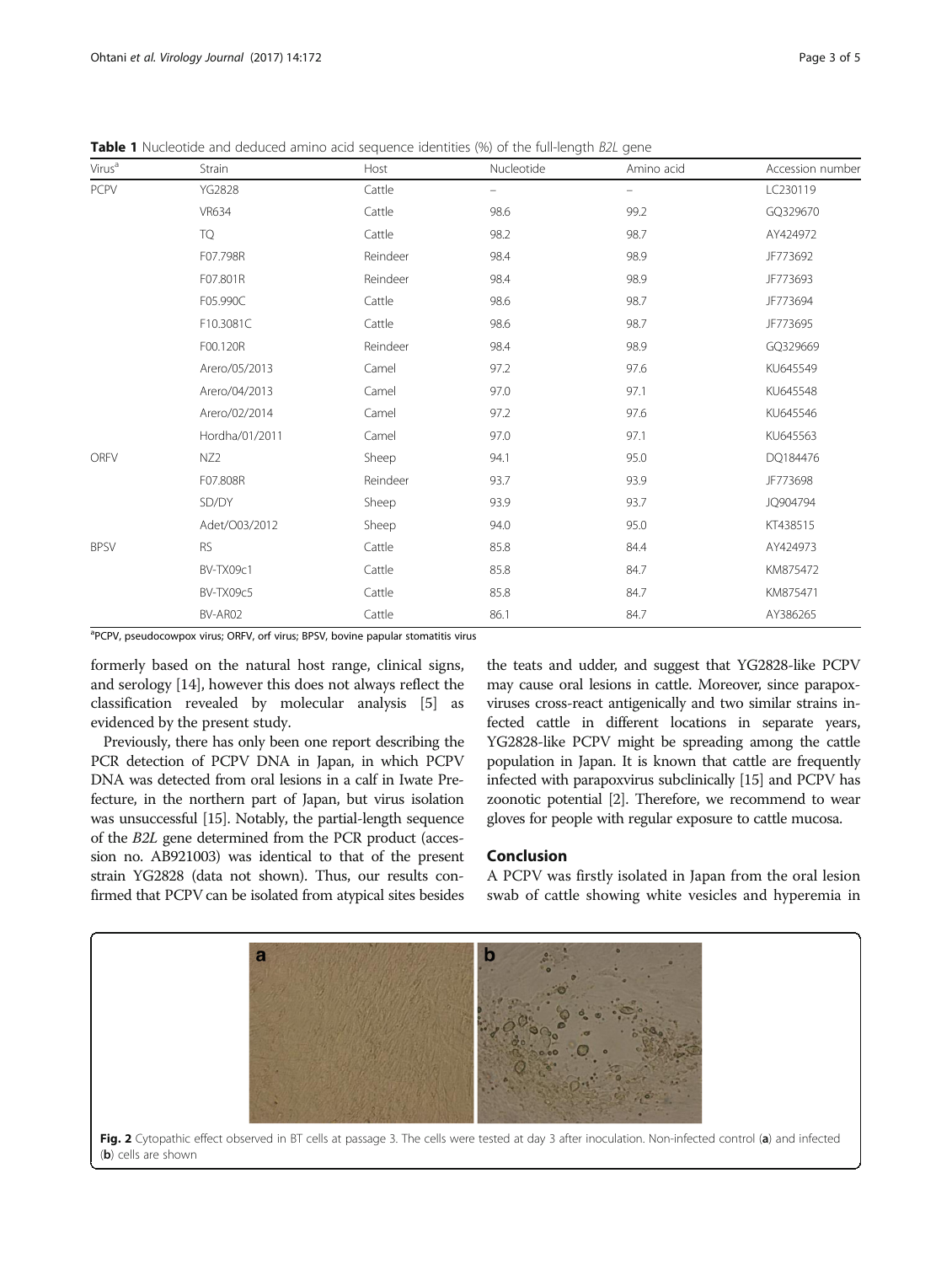<span id="page-3-0"></span>

the mucosa under the tongue surface, but not on the teats and coronary cushions, by rotary cultures. Genetic characterization based on the full-length sequence of B2L gene revealed that the isolated virus was genetically close to strains isolated from cattle in the USA and Finland. PCPV is responsible for significant economic losses in the cattle production. Further virological and epidemiological studies to characterize this strain and the possibility of its spread in Japan are highly required.

## Additional file

[Additional file 1: Figure S1.](dx.doi.org/10.1186/s12985-017-0840-3) Alignment of the deduced amino acid sequences of the full-length B2L gene. Amino acids identical to the pseudocowpox virus strain YG2828 at given positions are represented by dots. (PPTX 73 kb)

#### Abbreviations

BPSV: Bovine papular stomatitis virus; BT: Bovine testis; CPE: Cytopathic effects; HmLu-1: Hamster lung; MDBK: Madin-Darby bovine kidney; MEM: Minimum essential medium; ORFV: Orf virus; PCPV: Pseudocowpox virus; PCR: Polymerase chain reaction; TPB: Tryptose phosphate broth

#### Acknowledgements

We acknowledge Ms. Kaori Shimizu for her assistance in preparation of the manuscript.

#### Funding

This study was partly supported by a Grant-in-Aid (No. 16H05027) for Scientific Research and by the Grant for Joint Research Program of the Research Center

for Zoonosis Control, Hokkaido University, from the Ministry of Education, Culture, Sports, Science and Technology, Japan.

#### Availability of data and materials

Sequence data obtained in this study is available in the GenBank (accession no. LC230119).

#### Authors' contributions

AO and YI analyzed all data in the experiment and were major contributors in writing the manuscript. AO and AY performed virus isolation and PCR experiments from samples from the affected cattle. AO and YI performed the nucleotide/amino acid identities and phylogenetic analysis. HN performed the histological experiment. All authors read and approved the final manuscript.

#### Ethics approval

This study was approved by the Gifu University Animal Care and Use Committee (Approval number 14094). Sampling of oral swab was performed with informed owner consent.

### Consent for publication

Not applicable

#### Competing interests

All authors declare that they have no competing interests.

#### Publisher's Note

Springer Nature remains neutral with regard to jurisdictional claims in published maps and institutional affiliations.

#### Author details

<sup>1</sup>Yamaguchi Chubu Livestock Hygiene Service Center, 671-5 Kagawa, Yamaguchi, Yamaguchi 754-0897, Japan. <sup>2</sup> Laboratory of Food and Environmental Hygiene, Cooperative Department of Veterinary Medicine, Gifu University, 1-1 Yanagido, Gifu, Gifu 501-1193, Japan. <sup>3</sup>The United Graduate School of Veterinary Sciences, Gifu University, 1-1 Yanagido, Gifu,